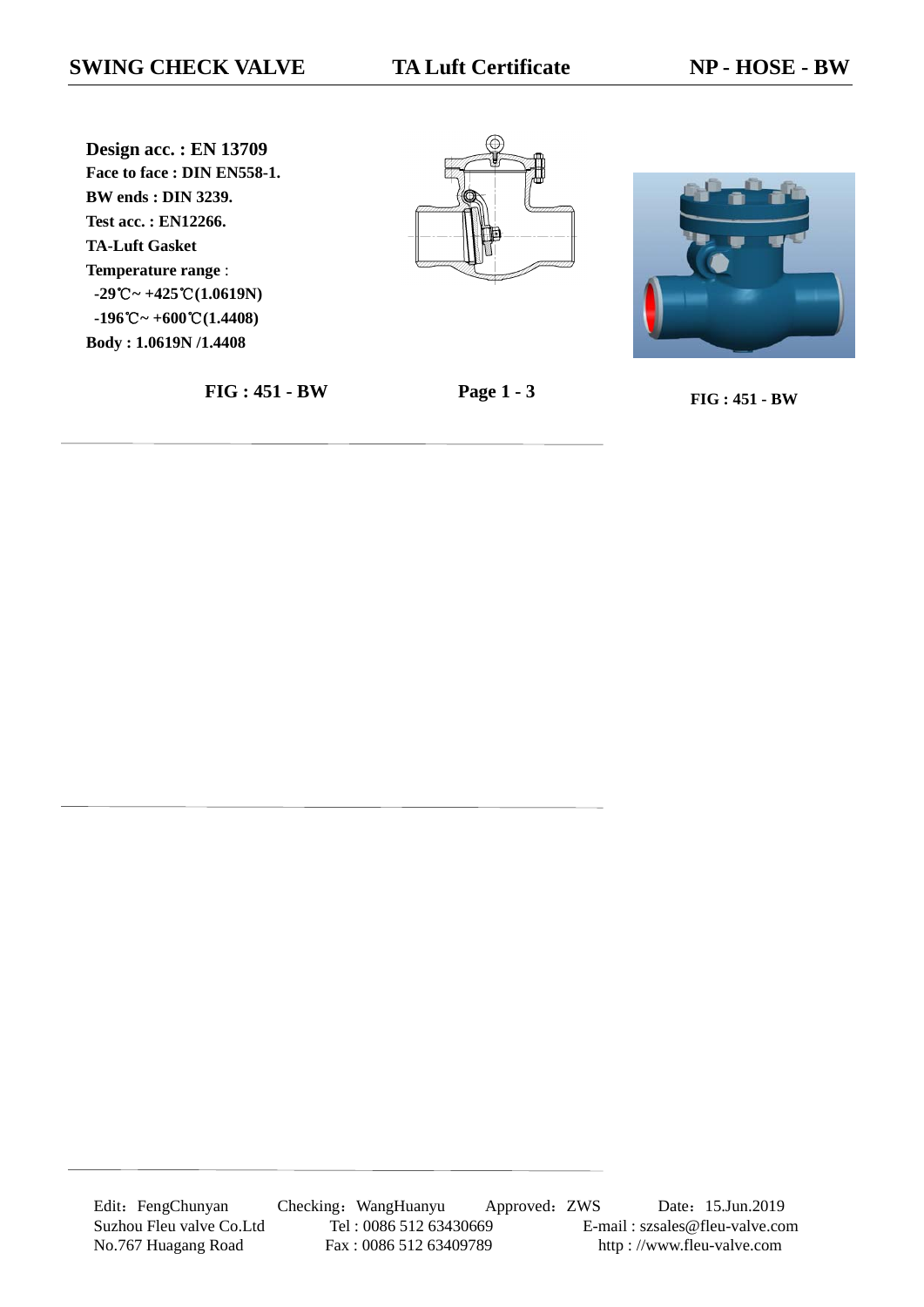## **SWING CHECK VALVE TA Luft Certificate NP - HOSE 451 - BW**



| FIG.         | <b>Pressure</b> | <b>Material</b> | Range      |
|--------------|-----------------|-----------------|------------|
| 132.451 - BW | <b>PN10</b>     | 1.0619N         | DN40-DN150 |
| 133.451 - BW | <b>PN16</b>     | 1.0619N         | DN40-DN150 |
| 134.451 - BW | <b>PN25</b>     | 1.0619N         | DN40-DN150 |
| 135.451 - BW | <b>PN40</b>     | 1.0619N         | DN40-DN150 |
| 152.451 - BW | <b>PN10</b>     | 1.4408          | DN40-DN150 |
| 153.451 - BW | <b>PN16</b>     | 1.4408          | DN40-DN150 |
| 154.451 - BW | <b>PN25</b>     | 1.4408          | DN40-DN150 |
| 155.451 - BW | <b>PN40</b>     | 1.4408          | DN40-DN150 |

|       | $30^{\circ}$ | $25^\circ$ |
|-------|--------------|------------|
| dlmax | 日日           | $15^\circ$ |

# **Material list**

|              | Part       | <b>Material</b>                                        |                                                                |
|--------------|------------|--------------------------------------------------------|----------------------------------------------------------------|
| NO.          |            | FIG. 152.451 BW / 153.451 BW / 154.451 BW / 155.451 BW | FIG. 132.451 - BW / 133.451 - BW / 134.451 - BW / 135.451 - BW |
| 1            | Body       | 1.4408                                                 | 1.0619N                                                        |
| $\mathbf{2}$ | Seat       | 1.4408                                                 | $C22.8+13Cr$                                                   |
| 3            | Flap       | 1.4408                                                 | 1.0619N+13Cr                                                   |
| 4            | Nut        | A <sup>4</sup>                                         | 35                                                             |
| 5            | Gasket     | 1.4401                                                 | 35                                                             |
| 6            | Flap lever | 1.4408                                                 | 1.0619N                                                        |
| 7            | Shaft      | 1.4401                                                 | 1.4021                                                         |
| 8            | Plug       | 1.4401                                                 | 1.4021                                                         |
| 9            | Gasket     | 1.4401                                                 | 1.4401                                                         |
| 10           | Stud bolt  | A <sup>4</sup>                                         | 1.7225(GC)                                                     |
| 11           | Nut        | A <sup>4</sup>                                         | 1.1181(YK)                                                     |
| 12           | Gasket     | TA-Luft Gasket                                         | TA-Luft Gasket                                                 |
| 13           | Cover      | 1.4408                                                 | 1.0619N                                                        |
| 14           | Bolt       | A2                                                     | 35                                                             |

# **Dimension List**

| PN    | <b>DN</b> | L   | d1max | d2  | d3  | d4  | $\mathbf H$ | $\mathbf{A}$ | kg   |
|-------|-----------|-----|-------|-----|-----|-----|-------------|--------------|------|
| 10/16 | 40        | 180 | 54    | 50  | 43  | 40  | 135         | 130          | 7.7  |
|       | 50        | 200 | 67    | 62  | 54  | 50  | 160         | 145          | 13.1 |
|       | 65        | 240 | 83    | 78  | 70  | 65  | 165         | 180          | 18.7 |
|       | 80        | 260 | 96    | 91  | 82  | 80  | 180         | 195          | 21.1 |
|       | 100       | 300 | 121   | 116 | 106 | 100 | 210         | 225          | 33.1 |
|       | 125       | 350 | 147   | 142 | 131 | 125 | 240         | 265          | 52.5 |
|       | 150       | 400 | 171   | 159 | 150 | 670 | 265         | 310          | 77.7 |
|       | 65        | 290 | 83    | 78  | 70  | 65  | 175         | 185          | 19.4 |
|       | 80        | 310 | 96    | 91  | 82  | 80  | 190         | 205          | 21.9 |
| 25    | 100       | 350 | 121   | 116 | 106 | 100 | 220         | 240          | 34.3 |
|       | 125       | 400 | 147   | 142 | 131 | 125 | 240         | 265          | 54.3 |
|       | 150       | 480 | 171   | 159 | 150 | 670 | 260         | 300          | 80.3 |
|       | 40        | 200 | 54    | 50  | 43  | 40  | 140         | 145          | 9.8  |
|       | 50        | 230 | 67    | 62  | 54  | 50  | 160         | 165          | 14.2 |
|       | 65        | 290 | 83    | 78  | 70  | 65  | 175         | 185          | 20   |
| 40    | 80        | 310 | 96    | 91  | 82  | 80  | 190         | 205          | 27.4 |
|       | 100       | 350 | 121   | 116 | 106 | 100 | 220         | 240          | 40.8 |
|       | 125       | 400 | 147   | 142 | 131 | 125 | 240         | 265          | 53.1 |
|       | 150       | 480 | 171   | 159 | 150 | 670 | 260         | 300          | 84.8 |

Edit: FengChunyan Checking: WangHuanyu Approved: ZWS Date: 15.Jun.2019 Suzhou Fleu valve Co.Ltd Tel : 0086 512 63430669 E-mail : szsales@fleu-valve.com No.767 Huagang Road Fax : 0086 512 63409789 http : //www.fleu-valve.com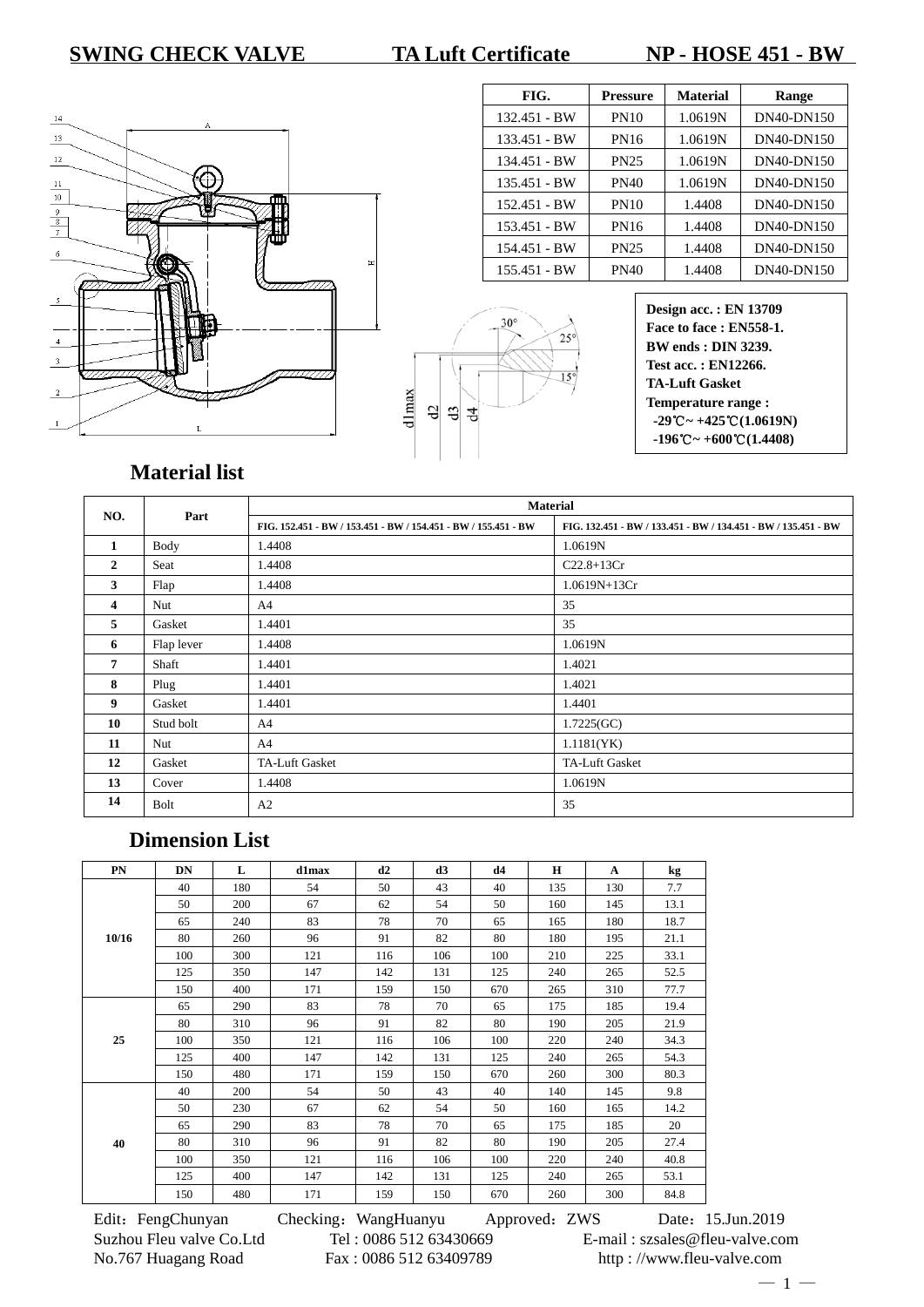### **SWING CHECK VALVE TA Luft Certificate NP - HOSE 451 - BW**

**FIG.** Pressure Material Range 132.451 - BW | PN10 | 1.0619N | DN200-DN500 133.451 - BW | PN16 | 1.0619N | DN200-DN500 152.451 - BW | PN10 | 1.4408 | DN200-DN500 153.451 - BW | PN16 | 1.4408 | DN200-DN500



|       | $30^\circ$<br>$25^\circ$                      |
|-------|-----------------------------------------------|
| dlmax | $15^\circ$<br>$\mathfrak{Q}$<br>$\frac{1}{3}$ |

| <b>Design acc.: EN 13709</b>                                      |
|-------------------------------------------------------------------|
| Face to face: EN558-1.                                            |
| <b>BW</b> ends : <b>DIN</b> 3239.                                 |
| Test acc.: EN12266.                                               |
| <b>TA-Luft Gasket</b>                                             |
| Temperature range :                                               |
| $-29^{\circ}\text{C} \sim +425^{\circ}\text{C} (1.0619 \text{N})$ |
| $-196^{\circ}\text{C} \sim +600^{\circ}\text{C} (1.4408)$         |

## **Material list**

| NO.              | Part       | <b>Material</b>                  |                                  |  |  |  |  |
|------------------|------------|----------------------------------|----------------------------------|--|--|--|--|
|                  |            | FIG. 152.451 - BW / 153.451 - BW | FIG. 132.451 - BW / 133.451 - BW |  |  |  |  |
| 1                | Body       | 1.4408                           | 1.0619N                          |  |  |  |  |
| $\boldsymbol{2}$ | Seat       | 1.4408                           | $C22.8+13Cr$                     |  |  |  |  |
| 3                | Flap       | 1.4408                           | $1.0619N+13Cr$                   |  |  |  |  |
| 4                | Flap lever | 1.4408                           | 1.0619N                          |  |  |  |  |
| 5                | Disc nut   | 1.4401                           | 35                               |  |  |  |  |
| 6                | Set screw  | A4                               | 1.7225(GC)                       |  |  |  |  |
| 7                | Shaft      | 1.4401                           | 1.4021                           |  |  |  |  |
| 8                | Plug       | 1.4401                           | 1.4021                           |  |  |  |  |
| 9                | Gasket     | 1.4401                           | 1.4401                           |  |  |  |  |
| 10               | Stud bolt  | A4                               | 1.7225(GC)                       |  |  |  |  |
| 11               | Nut        | A4                               | 1.1181(YK)                       |  |  |  |  |
| 12               | Gasket     | TA-Luft Gasket                   | TA-Luft Gasket                   |  |  |  |  |
| 13               | Cover      | 1.4408                           | 1.0619N                          |  |  |  |  |
| 14               | Bolt       | A2                               | 35                               |  |  |  |  |

**Dimension List**

| PN | DN  | L    | d1max | d2  | d3  | d4  | $\mathbf{A}$ | h                 | kg    |
|----|-----|------|-------|-----|-----|-----|--------------|-------------------|-------|
|    | 200 | 500  | 228   | 222 | 207 | 200 | 380          | 320               | 150.6 |
|    | 250 | 600  | 282   | 276 | 260 | 250 | 425          | 335               | 191   |
| 10 | 300 | 700  | 331   | 325 | 309 | 300 | 470          | 390               | 298.2 |
|    | 350 | 800  | 365   | 359 | 341 | 350 | $-$          | $- -$             | 453.8 |
|    | 400 | 900  | 417   | 411 | 387 | 400 | --           | $-$               | 687   |
|    | 500 | 1100 | 518   | 612 | 482 | 500 | $-$          | $\qquad \qquad -$ | 1084  |
|    | 200 | 500  | 228   | 222 | 207 | 200 | 380          | 320               | 151.6 |
|    | 250 | 600  | 282   | 276 | 260 | 250 | 425          | 335               | 194   |
|    | 300 | 700  | 331   | 325 | 309 | 300 | 470          | 390               | 303.2 |
| 16 | 350 | 800  | 365   | 359 | 341 | 350 | $ -$         | $- -$             | 461.8 |
|    | 400 | 900  | 417   | 411 | 387 | 400 | $-$          | $-$               | 699   |
|    | 500 | 1100 | 518   | 612 | 482 | 500 | $- -$        | $- -$             | 1104  |

No.767 Huagang Road Fax : 0086 512 63409789 http : //www.fleu-valve.com

Edit: FengChunyan Checking: WangHuanyu Approved: ZWS Date: 15.Jun.2019 Suzhou Fleu valve Co.Ltd Tel : 0086 512 63430669 E-mail : szsales@fleu-valve.com